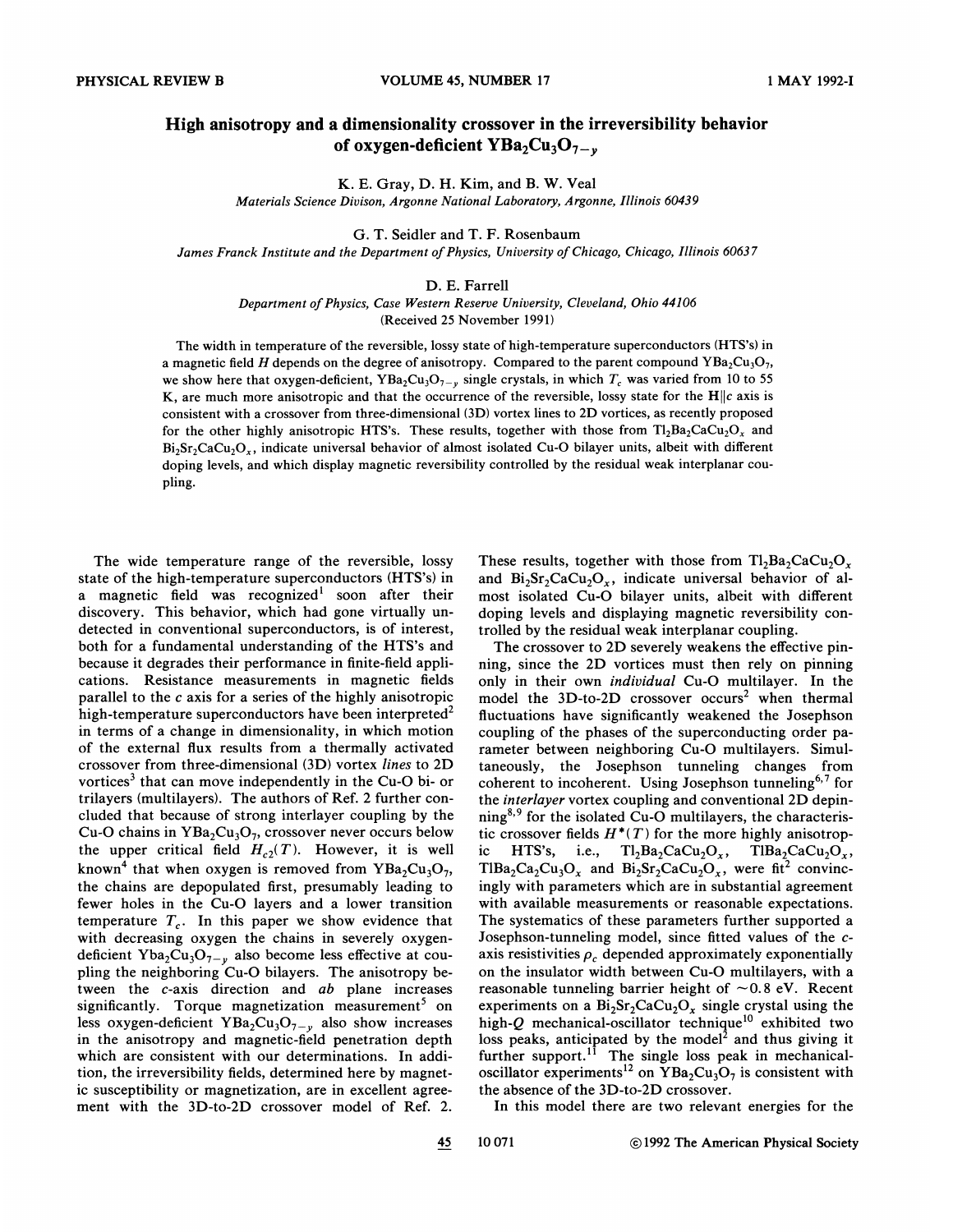2D vortices. The first is for coupling between adjacent Cu-0 bilayers, and it is given by the Josephson-coupling energy for the phase of the superconducting order parameter,  $E_{ci}(H,T)$ . The second is for vortex motion within each isolated Cu-0 bilayer, which is modeled by conventional depinning. $8$  The model of Ref. 2 defined a characteristic crossover temperature from 3D to 2D vortices, as  $H$  and/or  $T$  increase, by

$$
k_B T = 2E_{cj}(H, T) = \frac{\pi \hbar \Delta(T)}{e^2 R_N} \tanh\left(\frac{\Delta(T)}{2k_B T}\right) (1 - b) , \quad (1)
$$

where the factor of 2 accounts for both Cu-O bilayers (above and below),  $R_N$  is the normal-state resistance of the junction,  $\Delta(T)$  is the energy gap, and  $b \equiv H/H_{c2}$ . Note that such a crossover is meaningful only if the wellcoupled 3D vortex lines are sufficiently pinned somewhere along their length. In the 2D isolated Cu-O bilayer regime, as  $H$  and/or  $T$  increase, a characteristic temperature for vortex motion within their individual Cu-0 bilayer was defined by

$$
k_B T = E_{cp}(H, T) = \alpha_p \pi \xi_{ab}^2 d_s \frac{B_c^2}{2\mu_0} (1 - b)^2 ,
$$
 (2)

where  $E_{cp}(H, T)$  is the energy associated with 2D depinning,<sup>8</sup>  $\alpha$ <sub>n</sub> represents the effective strength of the pinning,  $\xi_{ab}$  is the in-plane coherence length,  $d_s$  is the bilayer thickness, and  $B<sub>c</sub>$  is the thermodynamic critical field. For magnetization relaxation or the dissipation found in transport, $2$  the 2D vortices must be completely excited out of their potential wells, and so the condition is

$$
k_B T = 2E_{cj}(H^*, T) + E_{cp}(H^*, T) ,
$$
 (3)

which can be solved for  $H^*(T)$ , the crossover field.

In order to confirm the applicability of the 3D-to-2D crossover model, the anisotropy was measured in fully crossover moder, the amsology was measured in R<br>annealed samples with  $y \sim 0.6$  by torque magnetization and with  $y \sim 0.62$  by resistivity ratio: They indicated  $\sim$  2500 and 3000, respectively, which is a significant increase over the value of 30 for  $YBa_2Cu_3O_7$ . Most of the reversibility data on oxygen-deficient  ${\rm YBa_{2}Cu_{3}O_{7-y}}$  came from conventional magnetization irreversibility (samples A, C, D, E, and F). Data for sample B has been presented in Ref. 14: There the midpoint of the real part of the susceptibility transition was equated to  $H^*$ . They pointed out that use of the peak in the imaginary part, or the onset of the real part, of the susceptibility works equally well. Details of the sample preparation and susceptibility techniques are given in Ref. 14. For the present analysis, only the smallest excitation field of 3.<sup>5</sup> 6 was used, and these results agreed with standard magnetization measurements. The data for a particular sample, shown in Fig. 1, are best compared to the model in a doublelogarithmic plot of  $H/H_{c2}(0)$  versus  $1-t$ , where  $H_{c2}(0)$ =19 T is the upper critical field at zero temperature,  $t \equiv T/T_{c0}$ , and  $T_{c0} = 17$  K is the transition temperature in zero field. At high temperature the fit determines the Josephson-coupling parameter, essentially  $\rho_c$ , while the rise in  $H^*$  at low temperatures determines the pinning parameter, essentially  $\alpha_n B_c^2$ .



FIG. 1. Magnetic-susceptibility data of the irreversibility line for  $YBa<sub>2</sub>Cu<sub>3</sub>O<sub>7-y</sub>$  single crystal. The line represents a calcula tion of  $H^*$  using the 3D-to-2D crossover model of Ref. 2, which is described in the text.

Equally good fits to the model are shown in Fig. 2 for the data taken on a number of samples for different annealing times  $(B1 - B4$  and  $D1 - D4$ ) and oxygen contents. The parameters for these samples, together with those from the literature<sup>15</sup> for YBa<sub>2</sub>Cu<sub>3</sub>O<sub>7</sub>, are listed in Table I. The fitted values of  $\rho_c$  are much larger than the well-established value measured in  $YBa<sub>2</sub>Cu<sub>3</sub>O<sub>7</sub>$ , for which the  $3D$ -to-2D model must be presumed inapplicable.<sup>2</sup> Although the in-plane resistivity  $\rho_{ab}$  is about 10 times higher for very oxygen-deficient samples than for  $YBa<sub>2</sub>Cu<sub>3</sub>O<sub>7</sub>$ ,  $\rho_c/\rho_{ab}$  is still significantly larger than the measured anisotropy. It should be remembered, however, that resistivity and torque measurements of the anisotropy may be no more than lower limits: Estimates for  $Bi_2Sr_2CaCu_2O_1$  have steadily progressed from  $\sim 15$  to 50000 as samples and techniques have improved.

The fitted values of  $B<sub>c</sub>(0)$  for oxygen-deficient  $YBa<sub>2</sub>Cu<sub>3</sub>O<sub>7-y</sub>$  are shown in Fig. 3, together with the results of Ref. 2 for Tl<sub>2</sub>Ba<sub>2</sub>CaCu<sub>2</sub>O<sub>x</sub> and Bi<sub>2</sub>Sr<sub>2</sub>CaCu<sub>2</sub>O<sub>x</sub>. These represent a series of samples, consisting simply of well-isolated Cu-O bilayers, in which  $T_c$  varies from 10 to 100 K. Figure 3 shows that  $B_c(0)$  is closely proportional



FIG. 2. Magnetization and susceptibility determinations of the irreversibility lines for different annealing times and different oxygen deficiencies. Curves are offset (by the factor indicated) for clarity. The letters refer to the samples shown in Table I.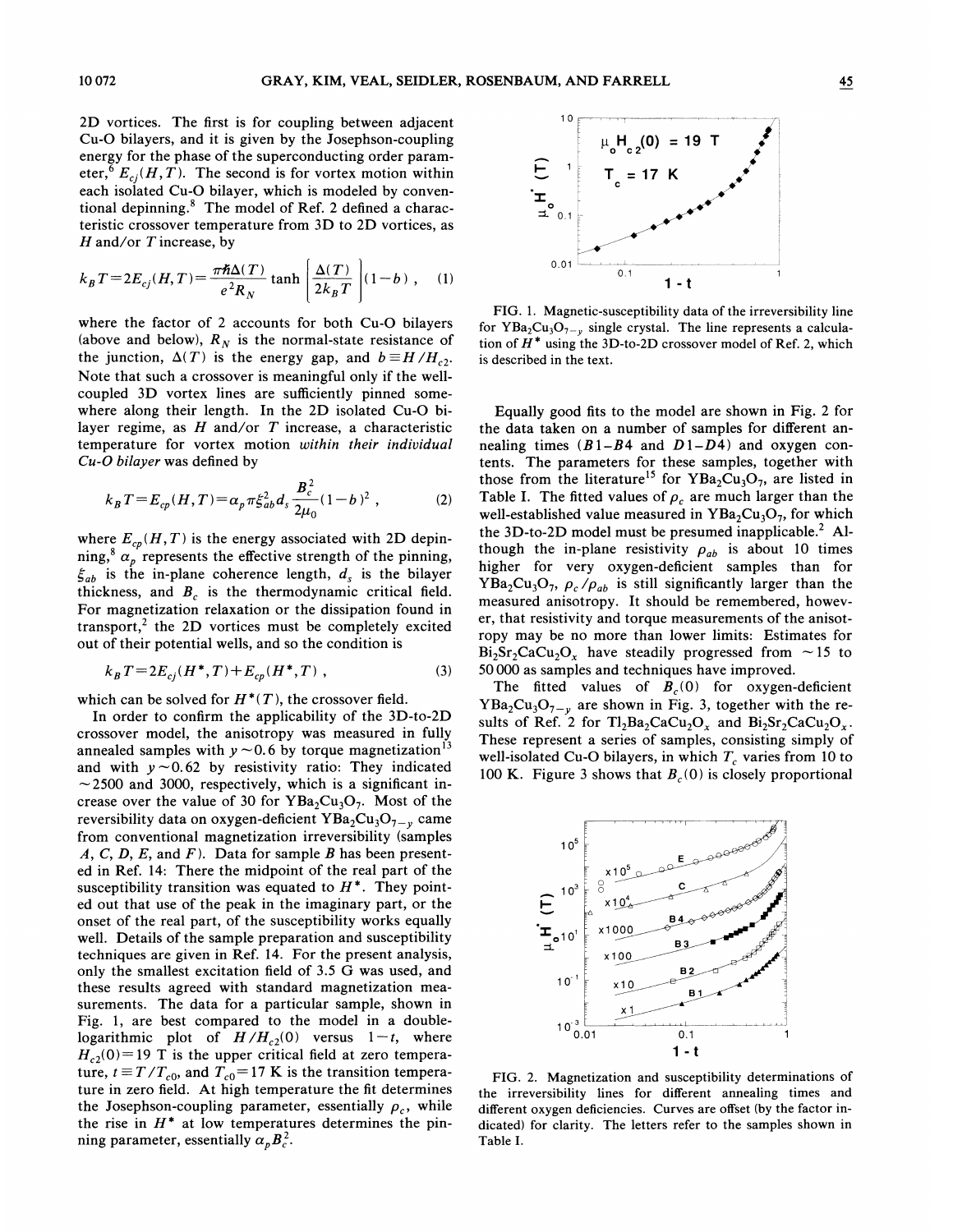TABLE I. Parameters for the oxygen-deficient  $YBa<sub>2</sub>Cu<sub>3</sub>O<sub>7-y</sub>$  single crystals studied here. In these  $T_c$  is measured and y comes from Ref. 4, while the fits described in the text provide  $H_{c2}(0)$ ,  $\rho_c$ , and  $B_c(0)$ , the thermodynamic critical field at zero temperature. For  $B_c(0)$ , we use  $\alpha_p = 0.25$  in Eq. (2), so that data extrapolate to that (Ref. 15) of YBa<sub>2</sub>Cu<sub>3</sub>o<sub>7</sub>. The coherence length  $\xi_{ab}(0)$ , penetration depth  $\lambda_{ab}(0)$ , and Ginzburg-Landau parameter  $\kappa = \lambda_{ab}(0)/\xi_{ab}(0)$  are derived from standard formulas.

|                  | $T_c$ | y     | $\mu_0 H_{c2}(0)$ | $\rho_c$      | $B_c(0)$ | κ     | $\xi_{ab}(0)$  | $\lambda_{ab}(0)$ |
|------------------|-------|-------|-------------------|---------------|----------|-------|----------------|-------------------|
| Sample           | (K)   | $(-)$ | (T)               | $(\Omega$ cm) | (T)      | $(-)$ | $\mathring{A}$ | $(\AA)$           |
| $\boldsymbol{A}$ | 13.5  | 0.63  | 4                 | 92            | 0.072    | 39    | 91             | 3550              |
| B1               | 10.1  | 0.62  | 3.9               | 99            | 0.076    | 36    | 92             | 3350              |
| B <sub>2</sub>   | 11.3  | 0.62  | 7.0               | 83            | 0.10     | 49    | 69             | 3360              |
| B <sub>3</sub>   | 15.4  | 0.62  | 14                | 39            | 0.15     | 65    | 49             | 3130              |
| B4               | 17.0  | 0.62  | 19                | 29            | 0.18     | 74    | 42             | 3100              |
| $\boldsymbol{C}$ | 35    | 0.57  | 25                | 13            | 0.28     | 62    | 36             | 2260              |
| D1               | 31.5  | 0.55  | 40                | 13            | 0.30     | 65    | 34             | 2240              |
| D <sub>2</sub>   | 33.5  | 0.55  | 26                | 17            | 0.34     | 53    | 36             | 1920              |
| D <sub>3</sub>   | 35.7  | 0.55  | 26                | 18            | 0.36     | 51    | 36             | 1830              |
| D <sub>4</sub>   | 39.9  | 0.55  | 28                | 16            | 0.43     | 65    | 29             | 1880              |
| E                | 55    | 0.48  | 39                | 4.2           | 0.43     | 64    | 29             | 1850              |
| $\boldsymbol{F}$ | 55    | 0.48  | 40                | 8.3           | 0.42     | 67    | 29             | 1940              |
| $YBa_2Cu_3O_7$   | 92    | 0.03  | 87                | 0.003         | 0.82     | 75    | 16             | 1400              |

to  $T_c$  for all these. We have used the measured value<sup>15</sup> of  $B_c(0)$  for YBa<sub>2</sub>Cu<sub>3</sub>O<sub>7</sub> to fix the undetermined parameter  $\alpha_p$  at 0.25 for all data shown in Figs. 3 and 4, but not too much should be read into this as there is uncertainly in the appropriate coefficient and details of the lowtemperature depinning and/or melting model for the 2D vortices. The fact that a single  $\alpha_p$  is appropriate for all these samples is a bit surprising: It may imply that there



FIG. 3. Dependence of the fitted value of  $B<sub>c</sub>(0)$  on  $T<sub>c</sub>$  for oxygen-deficient  $YBa<sub>2</sub>Cu<sub>3</sub>O<sub>7-y</sub>$  single crystals, from Table I, and the results of a similar analysis for  $Tl_2Ba_2CaCu_2O_x$  and  $Bi_2Sr_2CaCu_2O_x$  from Ref. 2, together with the literature value (Ref. 15) for  $YBa<sub>2</sub>Cu<sub>3</sub>O<sub>7</sub>$  (open triangle). All the fit data uses  $\alpha_p$  = 0.25 in Eq. (2), and the line is a least-squares linear fit. The inset shows a logarithmic plot of  $B_c(0)$  vs  $T_c$ , which includes weak- (open triangles) and strong- (open circles) coupling conventional superconductors.

is a universal pinning defect in Cu-0 bilayers. The inset shows a logarithmic plot of this data for comparison with conventional weak- and strong-coupling elemental and compound superconductors. BCS theory predicts that

$$
B_c(0)/k_B T_c = (\Delta / k_B T_c) \sqrt{4 \pi N(0)}
$$
,

where  $\Delta$  is the energy gap and  $N(0)$  is the density of states of one spin at the Fermi energy. The variations in  $N(0)$  are seen in the data for conventional super conductors (note that for strong coupling,  $\Delta/k_B T_c$ and often  $N(0)$  are larger). Tunneling<sup>16</sup> in both  $Tl_2Ba_2CaCu_2O_x$  and  $Bi_2Sr_2CaCu_2O_x$  shows that  $S = (\Delta / k_B T_c) / (\Delta_{BCS} / k_B T_c)$  is about 2: Therefore the data of Fig. 3 imply that  $N(0) \sim 5 \times 10^{21}$  eV<sup>-1</sup> cm<sup>-3</sup> for the highly anisotropic HTS's. This is close to the value of  $3.2 \times 10^{21}$  eV<sup>-1</sup> cm<sup>-3</sup>, which is the 2D free-electron density of states (for one spin)  $m/2\pi\hbar^2$  divided by the average Cu-O single-layer spacing (0.65 nm).

There are good indications that HTS's are in the clean limit,<sup>17</sup> in which case  $H_{c2} = H_{c2}(0)(1-t^2)$ , where  $H_{c2}(0) = \Phi_0/2\pi \xi_{BCS}^2$ ,  $\xi_{BCS} = \hbar v_F/\pi \Delta$ , and  $v_F$  is the Ferm velocity. Neglecting the small unknown corrections for strong-coupling effects,<sup>18</sup> but using  $S=2$ , we show the resulting  $v_F$  in Fig. 4. Therefore we expect a considerable variation in the London penetration length,

$$
\lambda_{ab}^{-2} = \frac{4\pi r_0 N(0) m v_F^2}{3} \tag{4}
$$

for the constant  $N(0)$  found above (here  $r_0$  is the classical electron radius  $e^2/mc^2$ ). This variation has been found in both torque<sup>5</sup> and muon-spin measurements.<sup>19</sup> Note that this determination of  $\lambda_{ab}$  is identical to the use of  $B_c(0)$  and  $H_{c2}(0)$  to find  $\xi_{\text{GL}}$  and  $\kappa$  (=  $\lambda_{ab}/\xi_{\text{GL}}$ ) and also that any variations of S with oxygen content and/or disorder cancel out of Eq. (4). The decrease of  $v_F$  as  $T_c$ drops may be consistent with a decrease in the total